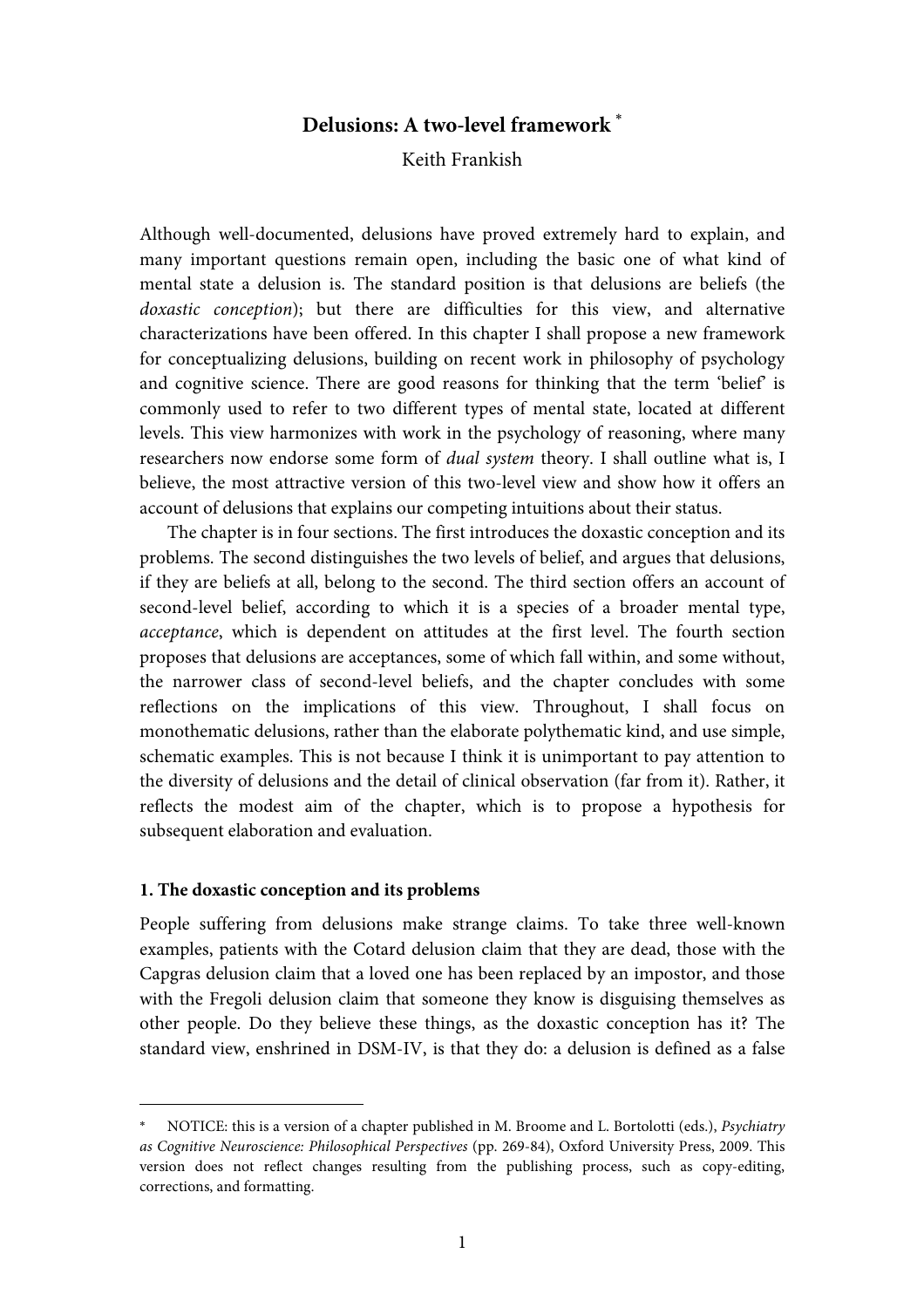belief which is firmly held despite incontrovertible evidence and which is not shared by others in one's community (American Psychiatric Association 2000, p.821).

Prima facie, this is a plausible view. Deluded patients make their claims firmly and with apparent sincerity, and seem to understand the meanings of the words involved (Bayne and Pacherie 2004a; Hamilton 2007). Speech acts of this kind are standardly taken as expressions of belief, and the subjects themselves appear to take them that way. Moreover, it is precisely because deluded patients seem to believe their claims that we find their condition so bizarre and disturbing. Imagining or wishing that one is dead is not as strange a condition as believing that one is dead (though it might still be worrying). And although it is hard to see how a person could come to believe that they are dead, the content of such a delusion is not much stranger than that of some religious beliefs, which are widely accepted and therefore not considered delusional.

The doxastic conception has its difficulties, however, and many writers have stressed the differences between delusions and beliefs. Four stand out. First, delusions are often unsupported by reasons; deluded patients either offer no reasons for their claims or offer inappropriate ones (Campbell 2001; Hamilton 2007). Second, delusions tend to be relatively cognitively inert; deluded patients often fail to draw obvious conclusions from their delusions and are not bothered by the lack of consistency between them and their other beliefs (Breen et al. 2000; Brett-Jones et al. 1987). Third, delusions may be relatively behaviourally inert; many deluded patients do not consistently act on their delusions, and their assertions are often at odds with their non-verbal behaviour (Bovet and Parnas 1993; Currie 2000; Hamilton 2007; Sass 1994; Young 2000). Some Capgras patients, for example, continue to live on friendly terms with the supposed impostor (for data, see Young ibid. p.53). Indeed, as Hamilton notes, in the case of some bizarre delusions, it will often be impossible to act on them (Hamilton ibid.). Finally, delusions often lack the emotional associations the corresponding beliefs would normally have (Sass 1994).

These differences should not be overstated. It is arguable that some deluded patients do have evidence for their claims, in the shape of distorted perceptual inputs (e.g. Davies et al. 2001; Maher 1999; Stone and Young 1997). And delusions are certainly not completely inert (Buchanan and Wessely 1998). Deluded patients typically report their delusions, and they sometimes act on them in other ways — even with violence. (This is often what brings them to the attention of the medical services.) But it is widely agreed that delusions are somehow compartmentalized and not fully integrated into the subject's belief system. Jaspers, for example, noted that a patient's attitude to the content of their delusion is 'peculiarly inconsequent at times' (Jaspers 1913/1997, p.105), and Young refers to the 'curiously circumscribed quality' of delusions (2000, p.49).

The issue here is not merely taxonomic, but bears on the question of whether we can make sense of delusions — whether deluded patients can be brought within the 'interpretive fold' (Bayne and Pacherie 2004b). Even if we allow that deluded subjects do in some sense believe their claims, it is doubtful that we could form any empathic understanding of their state of mind if these beliefs are not subject to the usual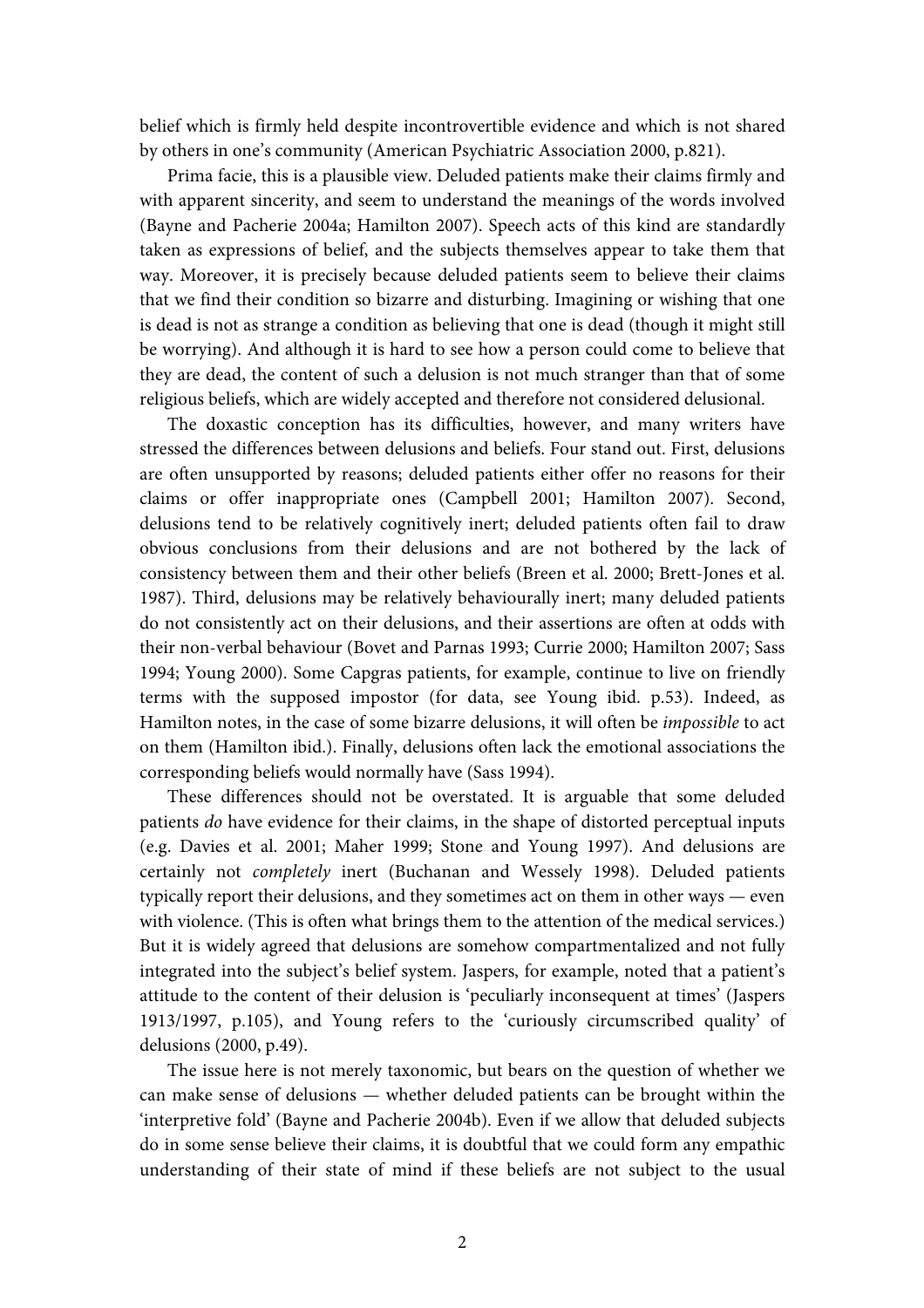rational constraints and do not have the usual sensitivity to evidence and influence on action.

Not everyone agrees that these considerations refute the doxastic conception, of course, even if they are granted. It is arguable, for example, that many non-delusional beliefs are also compartmentalized and held in violation of rational norms (Bortolotti 2005). Some theorists, however, regard the doxastic conception as unsustainable, and propose alternatives to it. John Campbell argues that delusions express 'framework propositions', which are immune from questioning and set the context for reasoning and the interpretation of experience (Campbell 2001). Greg Currie and his collaborators propose a metacognitive account, according to which delusions are imaginings which those experiencing them misidentify as beliefs: deluded patients believe that they believe their claims (which is why they assert them), but in fact only imagine them (which is why they do not act upon them) (Currie 2000; Currie and Jureidini 2001; Currie and Ravenscroft 2002). Others take a more pessimistic line. Andy Hamilton argues that there is no fact of the matter about whether or not deluded patients believe their claims, since the verbal and non-verbal behavioural criteria for the ascription of belief do not cohere (Hamilton 2007). German Berrios claims that delusional claims are simply 'empty speech acts that disguise themselves as beliefs' (Berrios 1991, p.8).

Now an important thing to note about this debate is that it is as much about belief as it is about delusion. The concept of belief is a folk-psychological one, defined by its role within our everyday practices of psychological explanation and prediction. But there is disagreement about what this role is, and different views on the matter have different implications for the doxastic conception. One basic contrast concerns the function of folk psychology itself. On an 'interpretivist' view, folk psychology has a rationalizing function, and ascriptions of beliefs and desires are made as part of an overall interpretation of a subject which aims to render their behaviour rationally intelligible in the light of their experience (e.g. Davidson 1984; Dennett 1987). Thus, on this view, to regard a person as the subject of mental states is precisely to bring them within the interpretive fold. This view does not harmonize well with the doxastic conception; if there are strict rational constraints on belief ascription, then we will not be warranted in ascribing beliefs that are unsupported, inconsistent, and partially inert. Indeed, given that interpretation is governed by a principle of charity, it is hard to see how we could be justified in interpreting a person as believing a very bizarre content, such that of Cotard's delusion, as opposed to merely believing (say) that it will help to *claim* to believe it.

On the 'theory-theory' view, by contrast, folk psychology is a rudimentary science of the mind, and mental-state concepts refer to internal states of our cognitive systems (e.g. Lewis 1972). This approach is more compatible with the doxastic conception; when we consider the structure and limitations of the human cognitive system, the rational constraints on belief ascription appear weaker and the doxastic conception correspondingly more plausible (Bayne and Pacherie 2005).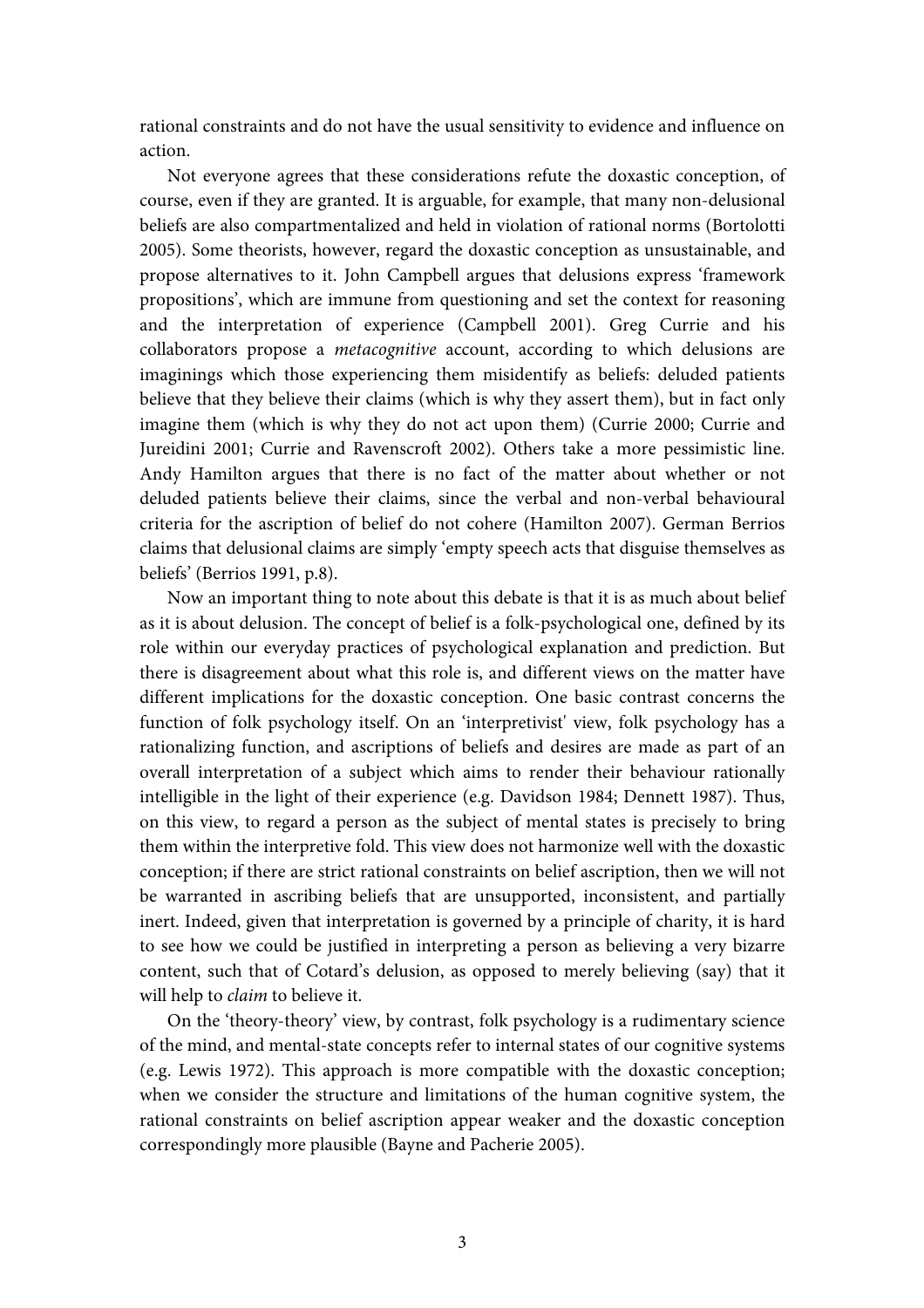It is usually assumed that we must decide between these different views of the role of belief, but this may be a mistake. There is a strong case for thinking that the everyday concept of belief picks out two distinct states with different properties. If so, this may go some way towards explaining, and reconciling, our competing intuitions about the function of folk psychology and, consequently, about the doxastic status of delusions. The next section outlines the case for this view.

### **2. Two types of belief**

There are certain core elements to the concept of belief. Beliefs have propositional content; they have mind-to-world direction of fit (they represent their contents as obtaining, rather than as to be made to obtain); and they guide behaviour in a way that reflects their content and direction of fit. But there are also tensions within the concept of belief which suggest that it may not pick out a unitary state. I shall mention four of these. Note that what follows applies to non-perceptual beliefs; perceptual beliefs are a special case, and I shall not discuss them here.

The first tension concerns consciousness. On the one hand, we think of beliefs as part of the furniture of our conscious minds, to which we have direct introspective access. They are things we have thought about and endorsed, which we rely on in our conscious reasoning, and which we would avow if prompted. On the other hand, we also possess a mass of beliefs which we have never thought about, which operate silently, in the background, and which we are only indirectly aware of possessing. Think, for example, of the huge corpus of knowledge about the location and function of household objects which guides your behaviour around the house (where the cupboards are, how the taps work, which way the fridge door opens, and so on). Our behaviour shows that we have this knowledge, but we have no introspective awareness of it, and often the only way to access it is to imagine ourselves performing some relevant action (say, opening the fridge door), and noting how we do it (James 1890 ch.4).

The second tension relates to control. We often speak of ourselves as having a degree of direct control over our beliefs: we talk of deciding what to think and making up our minds. The idea is that we can consider a proposition, reflect upon the evidence for and against it, and then decide whether to give, or withhold, assent to it. (This is not to say that we can choose to believe anything we like; we can assent to a proposition only if we have good epistemic support for it; see my 2007.) Similarly, we can decide to revise or reject beliefs we no longer regard as warranted. Yet not all beliefs are susceptible to this kind of reflective control; many are formed and modified automatically, by subpersonal processes over which we have no direct control.

The third tension concerns degree. We usually think of belief as a binary, or flatout, attitude: we either believe something or we don't. Yet we also speak of people having degrees of confidence, which are continuously variable, and much of our behaviour can be interpreted as the upshot of probabilistic reasoning involving these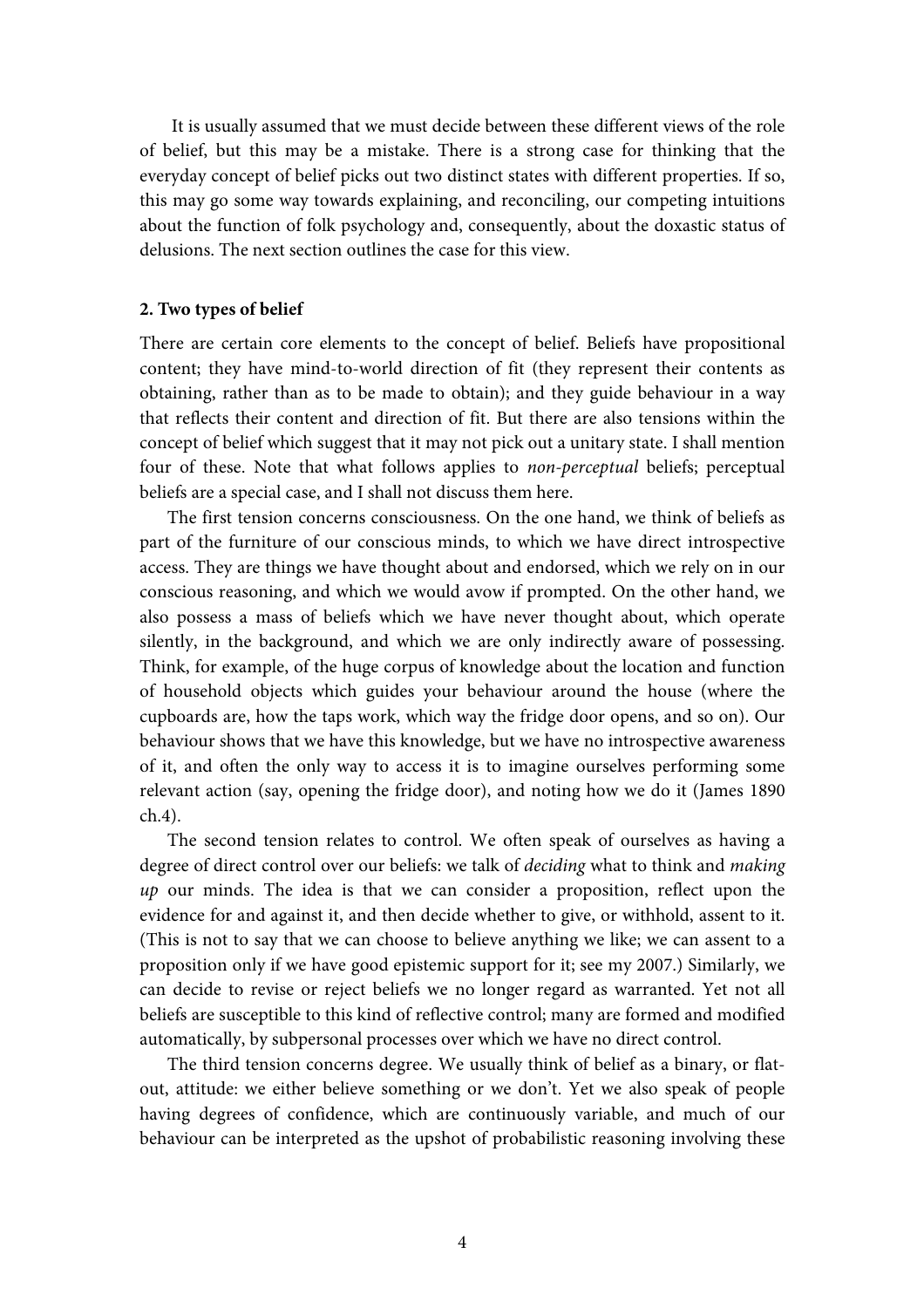states (e.g. Oaksford and Chater 2007). Desire, too, can be thought of as either an onoff binary state or a matter of graded preference.

The final tension relates to the ontological status of belief, where, simplifying somewhat, we can distinguish functionalist and dispositionalist views. On the former, beliefs are functionally discrete states of the cognitive system, which are selectively activated in reasoning (e.g. Fodor 1987; Ramsey at al. 1990); on the latter, they are multi-track behavioural dispositions, which are holistically interdependent (e.g. Dennett 1987; Ryle 1949). By focusing on different aspects of folk-psychological practice, a strong case can be made for each view.

The importance of these tensions is often underrated. Typically, theorists assume that there is just one form of belief, and either dismiss one side of each tension or argue that it corresponds to a superficial variant of the core state. This is, I think, a mistake. I have argued elsewhere that the tensions are real and run deep (Frankish  $2004$ , forthcoming(a)). Moreover, the contrasting views of belief line up, suggesting that they correspond to two distinct forms of the state. The controlled/automatic contrast coincides with that between conscious and nonconscious; only our conscious beliefs are susceptible to direct reflective control. The binary/graded contrast also lines up with the conscious/nonconscious one. Conscious belief is typically binary: we either avow belief or withhold it, and our conscious reasoning usually proceeds from categorical premises to categorical conclusions. (Even when we form conscious beliefs about probabilities, such as that there is a 50% chance of rain, the attitude is unqualified.) Our degrees of confidence and preference, on the other hand, like our background knowledge, are unavailable to introspection and influence our behaviour at a nonconscious level. Finally, a functionalist view is required for conscious belief, whereas the intuitions supporting a dispositionalist position are best construed as relating to nonconscious belief. Conscious beliefs are functionally discrete (they can be selectively acquired, recalled, and lost), and they require activation in order to influence action (if we fail to recall a belief  $-$  if it *slips our mind*  $-$  then it has no effect on our behaviour). However, there is no reason to think that nonconscious beliefs have these properties, and indeed it seems unlikely. Implicit beliefs typically come in clusters, and they influence action in a holistic way; think of the mass of background knowledge that is relevant to even very simple everyday actions.

So we can tentatively distinguish two types of belief: one (call it level 1) that is a nonconscious, passive, graded, dispositional state, and another (level 2) that is a conscious, controlled, binary, functional state. (I shall say more later about why talk of levels is appropriate here.) A formally similar distinction can be made for desire.

There are precedents for this division within the category of belief. Daniel Dennett distinguishes between belief and opinion (Dennett 1978, ch.16), corresponding roughly to level 1 and level 2 belief, and some philosophers of science draw a distinction between belief and acceptance, which I shall discuss in the next section. The division also harmonizes well with recent work in both cognitive and social psychology, where many researchers have converged on some form of dual-system theory, according to which humans have two distinct systems for reasoning and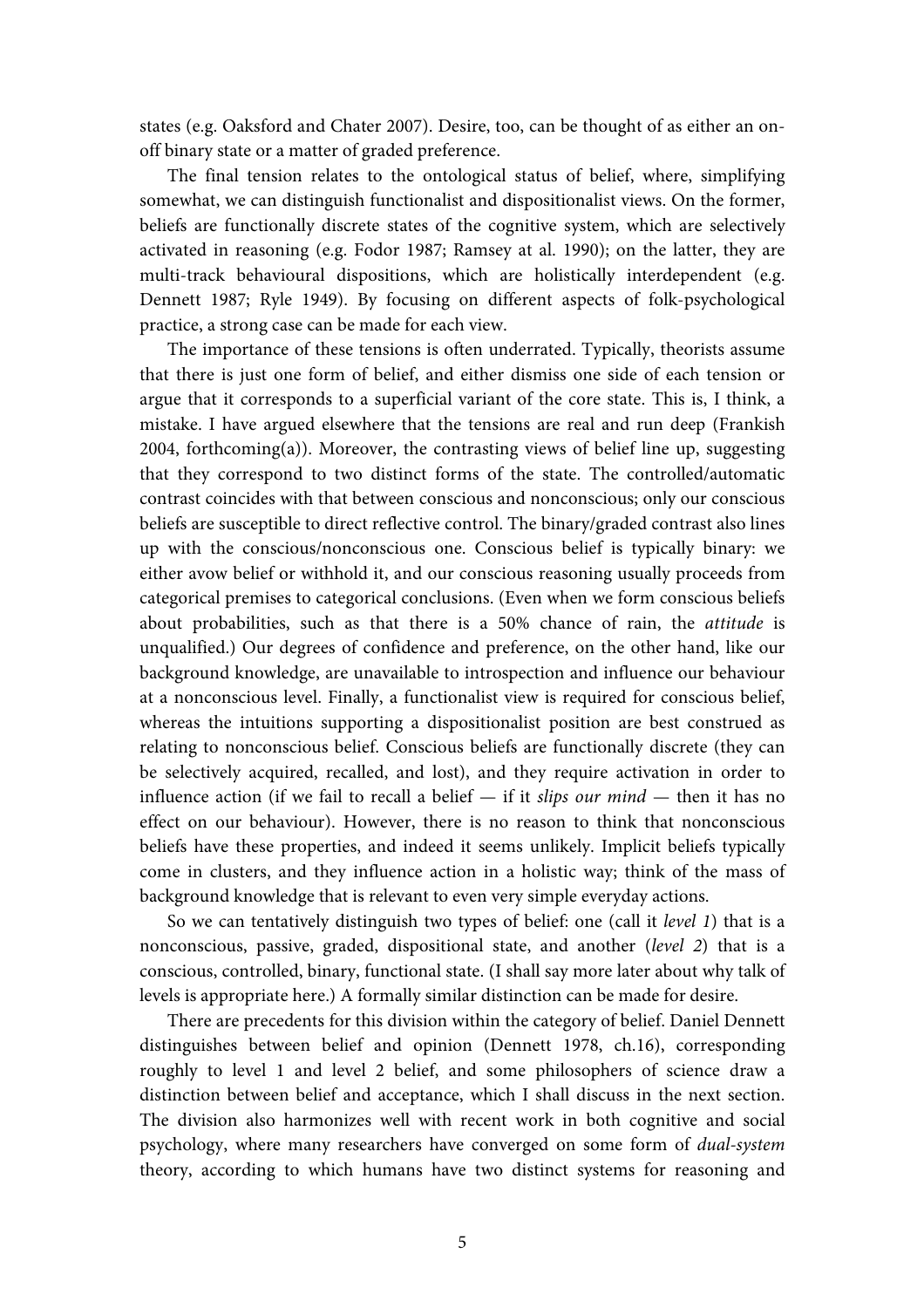decision-making, often referred to as System 1 and System 2 (e.g. Evans 2003; Evans and Over 1996; Kahneman and Frederick 2002; Sloman 1996; Stanovich 2004; see also Evans and Frankish, forthcoming). Theorists differ on the details, but the typical picture is as follows. System 1 is a collection of autonomous subsystems, many shared with animals, whose operations are non-conscious, automatic, fast, parallel, associative, heavily contextualized, and undemanding of working memory. System 2, by contrast, is a uniquely human system, whose processes are conscious, controlled, slow, serial, rule-governed, decontextualized, and demanding of working memory. Such theories were originally developed to account for well-documented conflicts between logical and non-logical processes in deductive reasoning tasks and between avowed attitudes and actual behaviour in social contexts, but they can also explain many other phenomena, including individual differences in reasoning, cross-cultural variation in cognition, and aspects of cognitive development (see the papers by, respectively, Stanovich, Buchtel and Norenzayan, and Klaczynski, in Evans and Frankish, forthcoming).

Dual-system theorists typically assume that the two reasoning systems have separate databases, and it is attractive to link the two types of belief we have distinguished with the two systems — level 1 belief with System 1 and level 2 belief with System 2. (Of course, if level 1 beliefs are behavioural dispositions, then we cannot identify them with the *inputs* to System 1 reasoning; that would be a category mistake. The inputs will be subpersonal informational states of some kind, which lie outside the purview of folk psychology. But level 1 beliefs can be seen as manifestations of System 1 activity and the associated subpersonal informational states.) This view is further bolstered by social-psychological work on persuasion and attitude change, where many theorists distinguish implicit and explicit memory systems, the former nonconscious, automatic, and slow-learning, the latter conscious, effortful, and fast-learning (e.g. Wilson et al. 2000; Smith and DeCoster 2000). Again, this distinction aligns well with that between the two types of belief; level 1 beliefs are typically slow to form and change, whereas level 2 beliefs can be formed and revised in one-off episodes. Consider, for example, what happens when normal background conditions suddenly change, as when a light bulb blows. We immediately form the level 2 belief that the bulb is blown and, consequently, that the light switch will not work; but on entering the room we still press the light switch, manifesting a level 1 belief that it will work.

This is, of course, only a sketch of the case for the level 1 / level 2 distinction, and there is much more to be said about the relation between this distinction and related ones in scientific psychology (see my forthcoming(b)). But it is a useful working hypothesis and I now want to consider its implications for the doxastic conception of delusions.

Three points need to be made. First, although the two types of belief will often go together, they are dissociable. We can believe something in a nonconscious way without consciously assenting to it, and we can consciously assent to something without it penetrating to the nonconscious level and affecting our spontaneous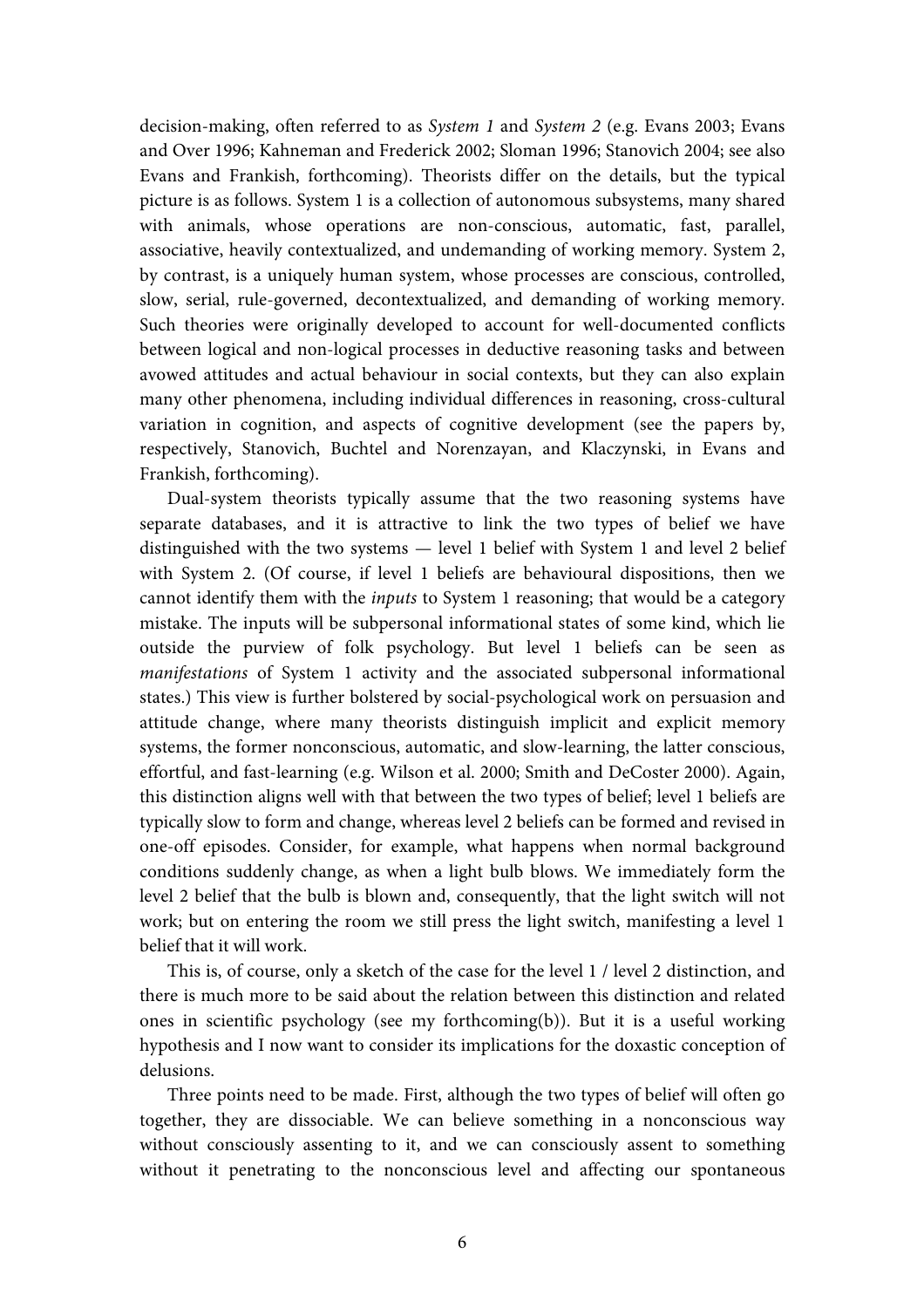behaviour. (Strictly speaking, if level 1 belief is graded it would be better to say that we can believe something at a conscious level while believing it only very weakly at the nonconscious level; on Bayesian principles a rational agent will have some degree of confidence in every relevant proposition of whose falsity they are not certain. For simplicity's sake, however, I shall often speak as if level 1 belief were binary.) Indeed, we can harbour conflicting attitudes at the two levels. The light bulb case is an example, and the social-psychological literature contains abundant evidence of conflict between implicit and explicit evaluative attitudes. In such cases, the behavioural criteria for belief may be seriously out of step with the verbal criteria.

Second, delusions fit the distinctive profile of level 2 belief better than that of level 1 belief. Delusional reports are conscious, and they manifest attitudes that are binary, discrete, and at least available to reflective control, however hard it may be for the subject to exercise it. Indeed, it is hard to make sense of the notion of an implicit delusional belief.1 The relative behavioural inertia of delusions reinforces the classification of delusions at level 2, since level 2 beliefs have a more restricted influence on action than level 1 beliefs. In order to influence action, level 2 beliefs must be activated in episodes of conscious thought, whereas level 1 beliefs manifest themselves in spontaneous, unreflective behaviour.

 Third, the distinction between level 1 and level 2 belief aligns with the two views of the function of folk psychology mentioned earlier. If we focus on level 1 belief, then an interpretivist perspective is called for. To have a level 1 belief with content  $p$  is to be disposed to behave in ways that would be rational if  $p$  were true, so being consistently interpretable as possessing a given level 1 belief is both necessary and sufficient for possessing it. When we focus on level 2 belief, on the other hand, a theory-theory perspective is appropriate. These beliefs are functional states of the cognitive system, which can be selectively activated and which are subject to selective failures of activation (slips of mind). It follows, then, that the rational constraints on the ascription of level 2 beliefs are much weaker than those on the ascription of the level 1 kind. Thus the relative inertia of delusions tells strongly against their being level 1 beliefs, but much less strongly against their being level 2 beliefs.

The moral of this for the doxastic conception is obvious. Delusions may be beliefs of one type but not the other, and the evidence suggests they are not level 1 beliefs. So if delusional claims are believed, it will be at level 2 only. (Or at least, this is plausible for the problematic monothematic delusions we have focused on; I do not wish to claim that no delusions are also believed at level 1.)2 Of course, even if this is right, it

-

<sup>&</sup>lt;sup>1</sup> Matthew Broome has pointed out to me that when patients are very ill, they may become mute and posturing, so that it is no longer easy to attribute delusions to them (though they themselves may later offer post-hoc delusion-related explanations for their behaviour). In so far as such behaviour is intentional, it is probably best seen as spontaneous and unreflective, manifesting non-delusional level 1 attitudes of some kind. This again suggests that delusions involve a higher level of cognitive activity, and that a patient can become, as it were, too ill to be deluded.

<sup>&</sup>lt;sup>2</sup> It is tempting to speculate that it is because delusions are believed only at level 2 that they lack the normal emotional associations. Level 2 belief is an intellectual form of belief, which is less intimately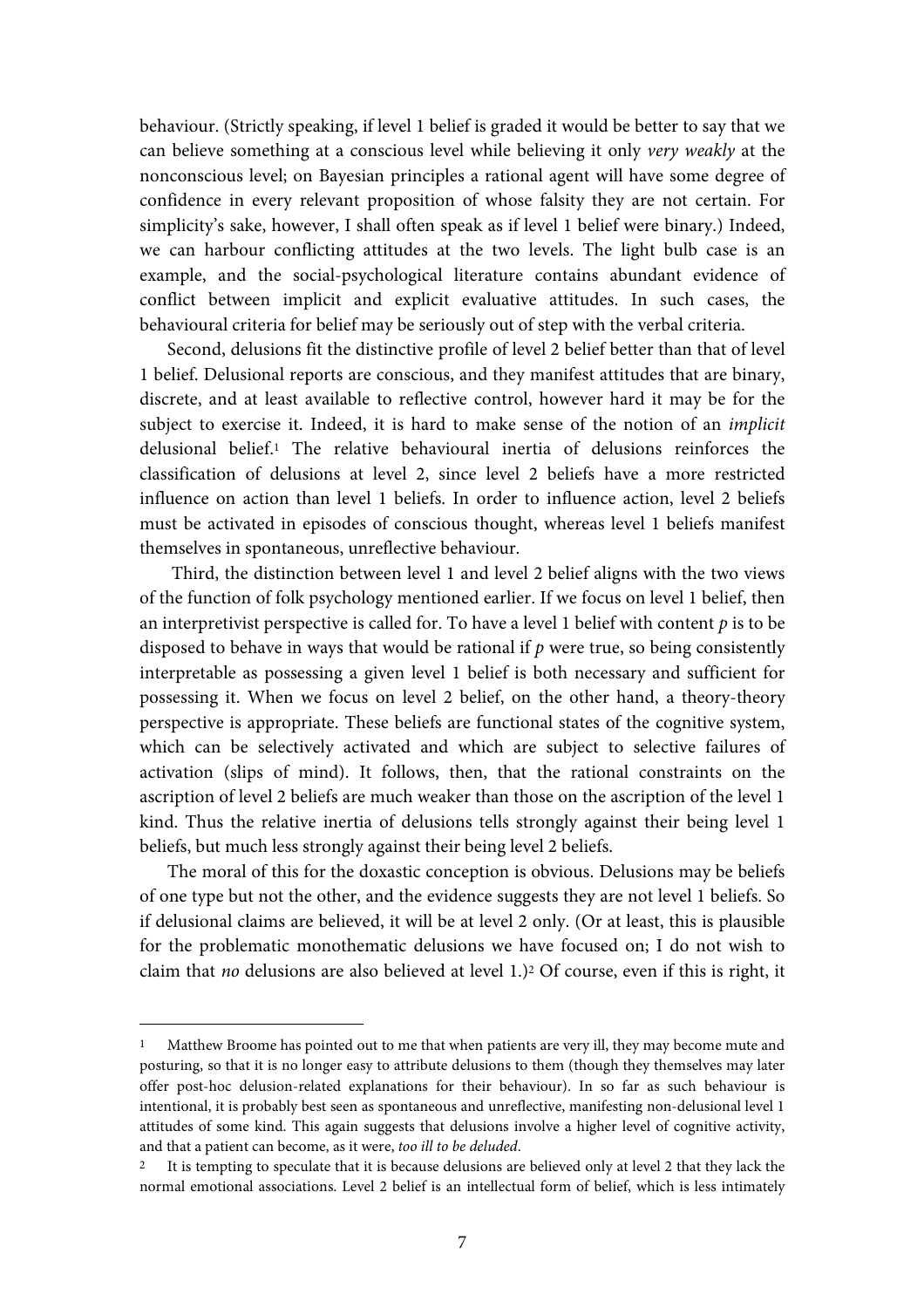does not end the debate; the objections to the doxastic conception may extend to the claim that delusions are level 2 beliefs. In order to make progress here, I want to outline a hypothesis about the nature of level 2 belief, which will open a further option for the classification of delusions, and may have far-reaching implications for our thinking about them.

The hypothesis is designed both to account for the distinctive features of level 2 belief and to address a problem raised by the level 1 / level 2 distinction. The problem concerns the role of level 2 belief in the guidance of action. If level 1 beliefs are behavioural dispositions, which are ascribed on the basis of an overall interpretation of the agent's behaviour, then there seems no room for level 2 belief to influence action. All behaviour that is interpretable as intentional will be interpretable as a manifestation of graded nonconscious level 1 beliefs. (I have referred to this as the Bayesian challenge; Frankish 2004.) Conscious, level 2 belief threatens to be behaviourally inert. Some writers are tempted by this conclusion. Dennett suggests that our opinions (roughly equivalent to level 2 beliefs) influence our verbal behaviour only (Dennett 1978, ch.16), and some cognitive scientists hold that conscious decision-making is largely confabulatory, serving merely to rationalize intuitive responses generated by non-conscious processes (e.g. Gazzaniga 1998; Wegner 2002; Wilson 2002). This view would also explain the inertia of delusions, on the assumption that they are level 2 beliefs. Nevertheless, it should be resisted. It may be that conscious thought has far less effect on behaviour than we ordinarily suppose, but it is highly implausible to hold that it has none, and in what follows I shall outline an account of level 2 belief which does not have this consequence. We shall then need a further explanation for the relative inertia of delusions.

## **3. Level 2 belief and acceptance**

-

The account I propose builds on, and substantially modifies, existing accounts of what some philosophers of science refer to as *acceptance*  $-$  a psychological state that is often contrasted with belief. There are a number of independent versions of the belief/acceptance distinction, each addressing different concerns and fostering different conceptions of the two states (for a survey, see Engel 2000). I shall focus on a version developed by Jonathan Cohen (Cohen 1992). According to Cohen, belief is a disposition, which is involuntary, graded, and truth-directed; to believe that  $p$  is to be disposed to feel it true that  $p$  when you consider the matter. Acceptance, on the other hand, is a policy, which can be actively adopted in response to pragmatic considerations. To accept  $p$  is to decide to *treat it as true* — to take it as a premise in one's conscious reasoning and decision-making. For example, I might decide that, for the purposes of deciding what food to buy, I shall take it as a premise that beef is unsafe to eat, even if I am not completely convinced that it is. Cohen also identifies a parallel conative state, goal adoption, which involves committing oneself to taking

connected with behaviour and bodily responses, and it may be that the affective component of a level 2 belief depends on the existence of a corresponding level 1 belief.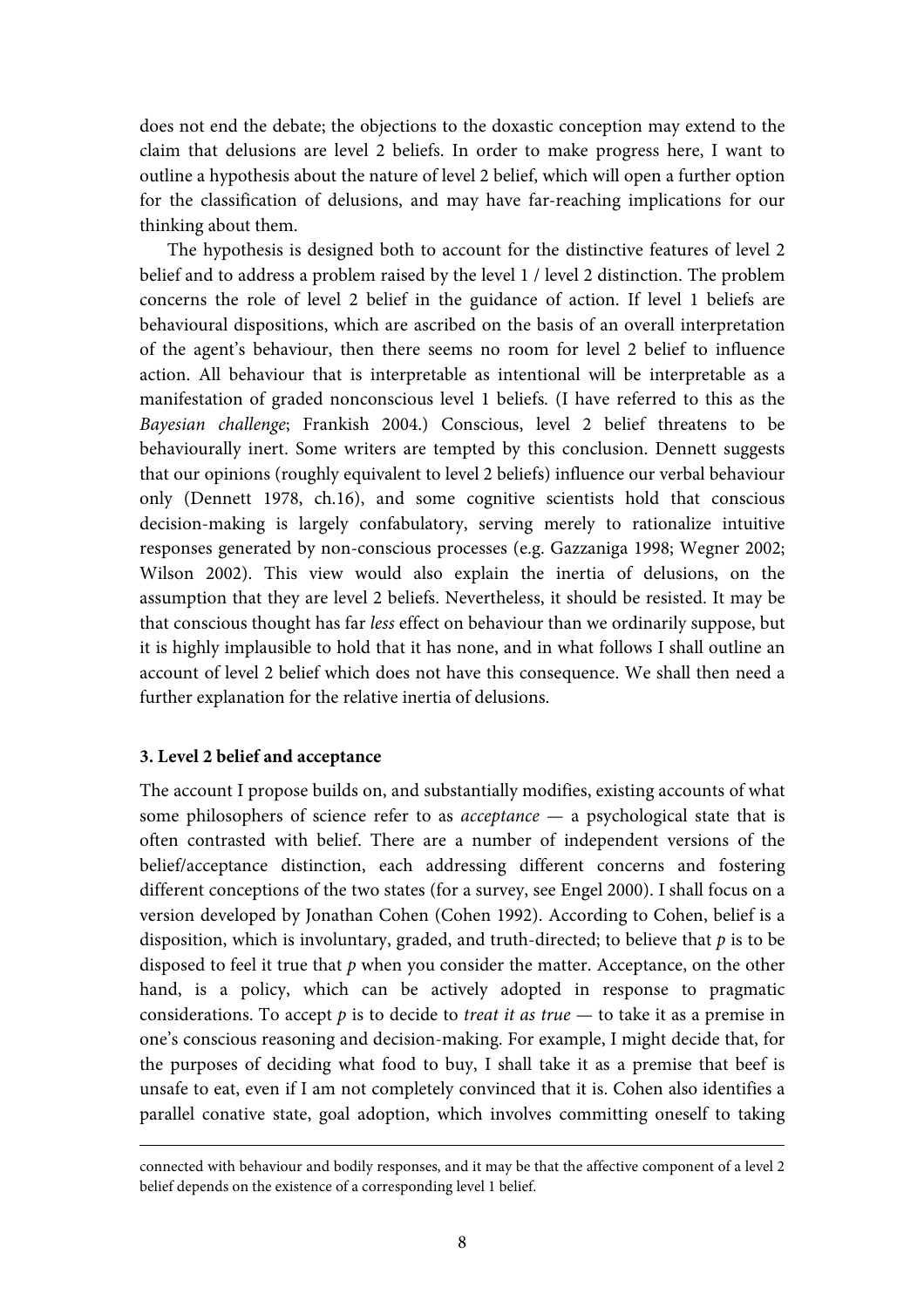some outcome as a goal. (For convenience I shall use the term 'premising policy' for both acceptance and goal adoption.) Cohen's distinction between belief and acceptance clearly overlaps with that between level 1 and level 2 belief, particularly in the passive/active contrast, and I think his conception of acceptance offers a fruitful model for level 2 belief.

Cohen does not say much about what is involved in executing premising policies or what role such policies have in the guidance of action. In other work I have addressed these questions and developed a detailed account of the nature and function of acceptance (see my 2004, ch.4). The key idea is that there is a level of human reasoning which is conscious and under intentional control — that is, which involves actively applying learned inferential procedures and problem-solving strategies, motivated by a desire to find a solution to some problem and a belief that the procedures employed may generate one. The activities involved — which will often employ inner speech — might include constructing deductive arguments, applying heuristics, running thought-experiments, imagining scenarios, or simply questioning oneself in order to stimulate spontaneous inference. I call this type of reasoning personal reasoning, in contrast to reasoning that is nonconscious and subpersonally controlled, and I have argued that System 2 reasoning, as described by dual-system theorists, is best understood as personal in this sense (see my forthcoming(b)). (We might think of System 2 as a virtual system, in the sense described in Dennett 1991.) Because personal reasoning is under intentional control, we can commit ourselves to regulating it in various ways, and premising policies, I suggest, are just such commitments. In accepting a proposition or adopting a goal, we commit ourselves to taking it as an input to our personal reasoning.

Now it is attractive to think of level 2 beliefs as acceptances in this sense. Acceptance is by definition conscious and controlled. It is also a binary state: for any proposition,  $p$ , one either has or has not adopted a policy of premising that  $p$ . (It is true that we can have varying degrees of attachment to our premising policies, but so long as we hold on to a given set, our commitment to each of them will be the same.) Moreover, acceptance states are functionally discrete, in the way that level 2 beliefs are. Premising policies can be individually adopted and abandoned, and they can be selectively recalled and executed in personal reasoning (see my 2004, ch.6). It is true that premising policies are not *brain* states  $-$  it is people who have policies, not their brains — but from a functional perspective this is irrelevant.3 Finally, this account offers a solution to the problem of how level 2 beliefs can influence action. This requires a little explanation, but will be important later.

The actions involved in forming and executing a policy are intentional ones, motivated by the desirability of adhering to the policy. We adopt policies because we think that following them will bring some long-term benefit, and we perform the actions they dictate because we want to secure this benefit. (In the case of premising

-

<sup>&</sup>lt;sup>3</sup> To underscore the point that level 2 beliefs are formed and processed at a personal level, I have elsewhere dubbed them 'virtual beliefs' and 'superbeliefs'; see Frankish 1998, 2004.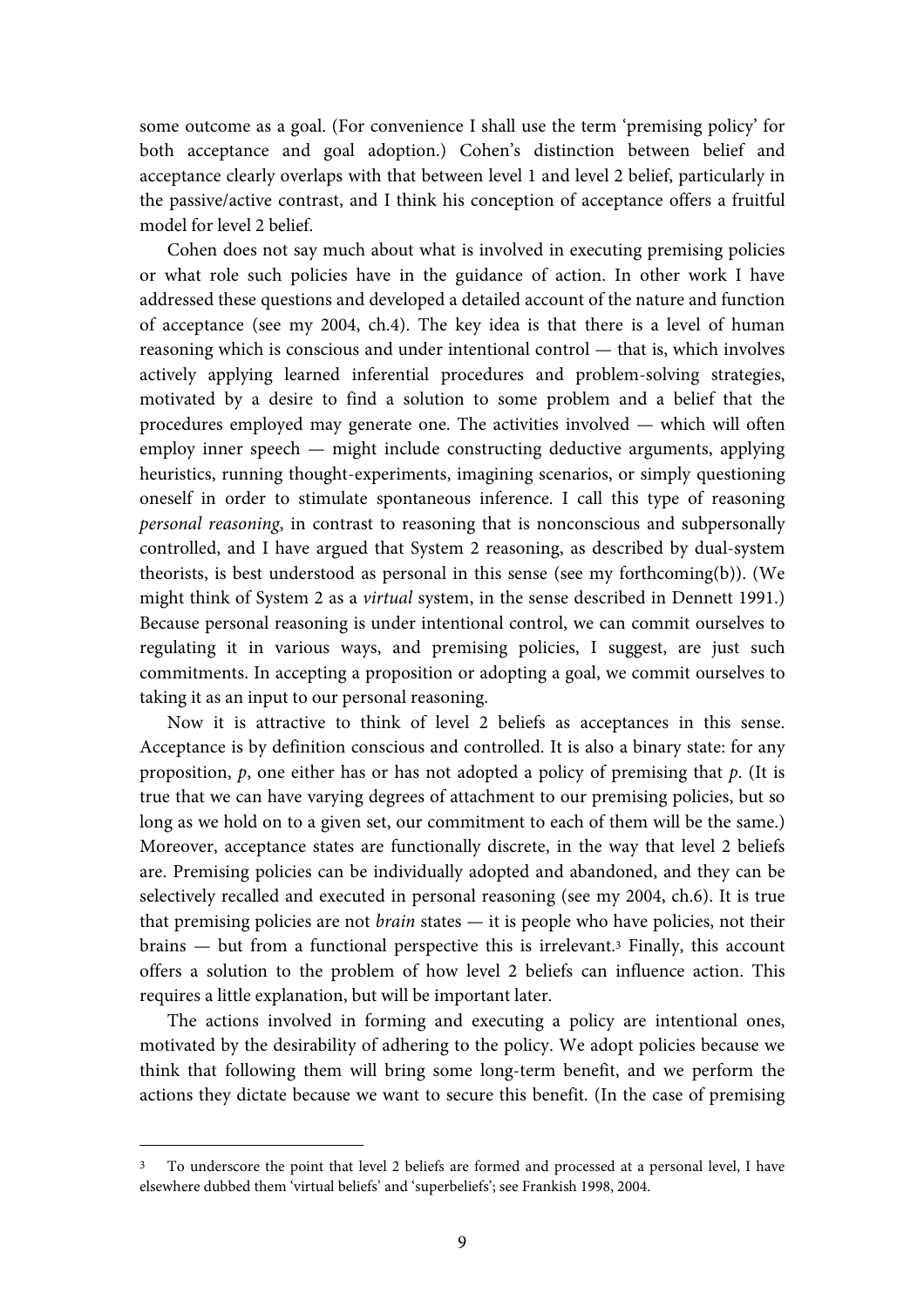policies, I assume this benefit is that of having a settled knowledge base and goal structure to draw on in one's personal reasoning. The advantages of forming a premising policy are precisely those of making up one's mind.) Thus, when we take our premises and goals as inputs to personal reasoning, we do so because we believe our premising policies require us to do this. Of course, these beliefs will not normally be conscious ones. The attitudes that drive our premising activities will typically be of the nonconscious level 1 kind, which reveal themselves in our attitudes to our conscious premises and goals.

How does this explain how level 2 beliefs influence action? Well, suppose that premising policies also involve a tacit commitment to overt action. That is, suppose that in adopting a premise for use in personal reasoning we also commit ourselves to acting upon the results of that reasoning — adopting any derived conclusions as further premises or goals, and performing, or forming intentions to perform, any dictated actions. Then if we believe that our premises and goals mandate a certain action, we shall be motivated to perform the action precisely because our policies dictate it — again the motivating attitudes being of the level 1 kind. Of course, we would not normally explain the resulting action by citing these metacognitive level 1 attitudes; we would simply cite the attitudes involved in our conscious personal reasoning. And this explanation would not be wrong, since those attitudes did play an important role; but it would be underpinned by another, more basic, one, citing level 1 attitudes. This view again harmonizes with work by dual-system theorists, several of whom argue that conscious reasoning has only an indirect effect on behaviour, mediated by nonconscious reasoning processes (see Carruthers 2006; Evans forthcoming). Thus, if level 2 beliefs are acceptances, there is no conflict between the claim that all intentional actions have level 1 explanations and the commonsense view that level 2 attitudes influence behaviour; level 2 beliefs influence behaviour in virtue of our level 1 beliefs and desires about them. This dependency makes the terminology of levels particularly appropriate.

For all this, we cannot simply identify level 2 belief with acceptance. For as writers on the subject stress, acceptance possesses properties that are alien to belief. Two in particular stand out. First, acceptance is responsive to prudential considerations professional, ethical, religious, and so on. For example, a lawyer may accept that their client is innocent for the purposes of defending them, even though they do not believe it. Second, acceptance can be context-relative; we can accept something for reasoning in certain situations but not in others, as the lawyer does. Now, the first contrast here is not so clear. It is arguable that beliefs can be formed for pragmatic reasons, provided one also has good evidence for their truth (see my 2007). It is true, however, that belief formation is typically sensitive to evidential considerations in a way that acceptance is not. The second contrast is more straightforward: belief, as we commonly conceive of it, plays an open-ended role in deliberation. (This is connected with the first contrast; if rational, one will not be willing to rely on a proposition in an open-ended range of deliberations unless one has good evidence for its truth.) However, it remains possible that level 2 beliefs are a subset of acceptances, and this is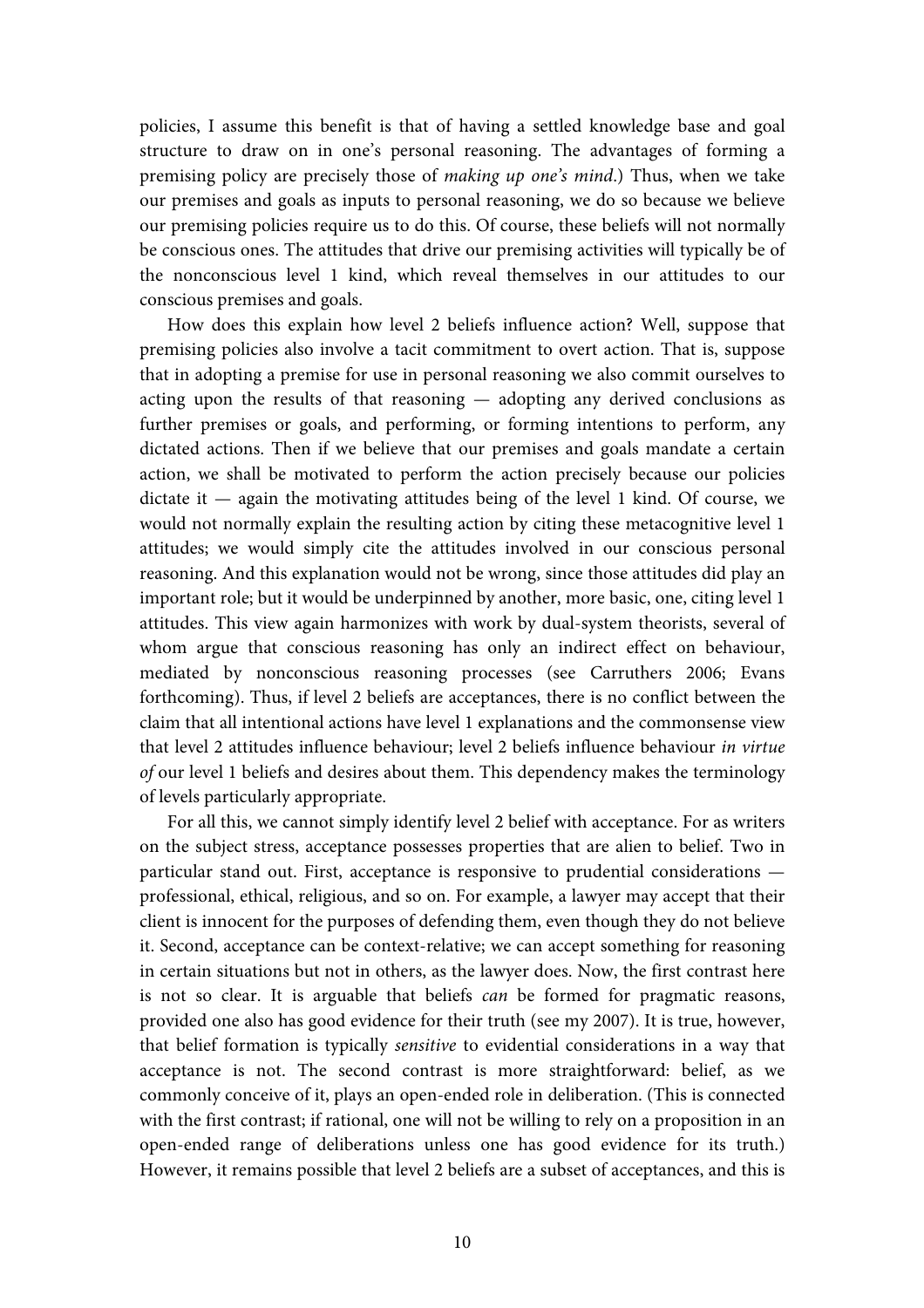the view I want to propose. Specifically, I suggest that level 2 beliefs are acceptances that are not restricted to particular contexts, and which are, therefore, typically evidence-sensitive. Again, there is more to be said in defence of this view (see my 2004, ch.5), but I propose to adopt it as a working hypothesis and move on to consider how delusions might fit into this framework.

#### **4. Delusions and acceptances**

How does the hypothesis that delusions are level 2 beliefs fare on this model? Are delusions unrestricted acceptances? I think this is a possible view, though we still need to explain their relative inertia. In fact, an explanation of this falls out naturally from the proposed account of how level 2 beliefs influence action. For we should expect the mechanism involved to break down in the case of delusions. Let me explain.

I suggested that our motivation for acting on our acceptances is essentially metacognitive — we act on them because we have a level 1 desire to adhere to our premising policies. But in some cases other level 1 desires may outweigh that desire. We may consciously judge that, given our premises and goals, we ought to perform action A, and so become motivated to perform it by our level 1 desire to adhere to our premising policies. Yet we may nonetheless refrain from performing A because we have a stronger level 1 desire not to do A or to do something else. For example, I might conclude, on the basis of personal reasoning involving my chosen premises and goals, that I should refuse another slice of chocolate cake, yet take one anyway since my level 1 desire for chocolate cake is stronger than my level 1 desire to act in line with my premises and goals.

I have argued elsewhere that this is what occurs in cases of akrasia (Frankish 2004, ch.8), and something similar may happen with delusions. If we have — for whatever reason — adopted a premise which tends to dictate extreme or highly unusual actions, then our desire to adhere to the policy may be overridden by other level 1 desires making for caution and conformity. So, for example, a Capgras patient may conclude, from the premise that their spouse has been replaced by an impostor, that they should shun their current partner and search for their true spouse. Yet they may fail to follow this course since their level 1 desire to act on their premises is weaker than their level 1 desire to remain with their current partner (perhaps because they have a strong level 1 belief that they are *not* in fact an impostor). (It is worth stressing that the claim here is not that level 2 attitudes are in direct competition with level 1 attitudes; if they belong to different systems this will not be the case. Rather, the conflict is between level 1 desires of different orders: a metacognitive desire to act on one's level 2 beliefs and a first-order desire to do something else.) Likewise, a Cotard patient has a level 2 belief (that is, a premise) which dictates that there is no point in their seeking food, shelter, companionship, and so on; but their level 1 desires for these things may outweigh their level 1 desire to act on their premises, rendering this particular level 2 belief largely inert. In such cases a level 2 belief might continue to influence what a person says without affecting their non-verbal behaviour at all. In a similar way, level 1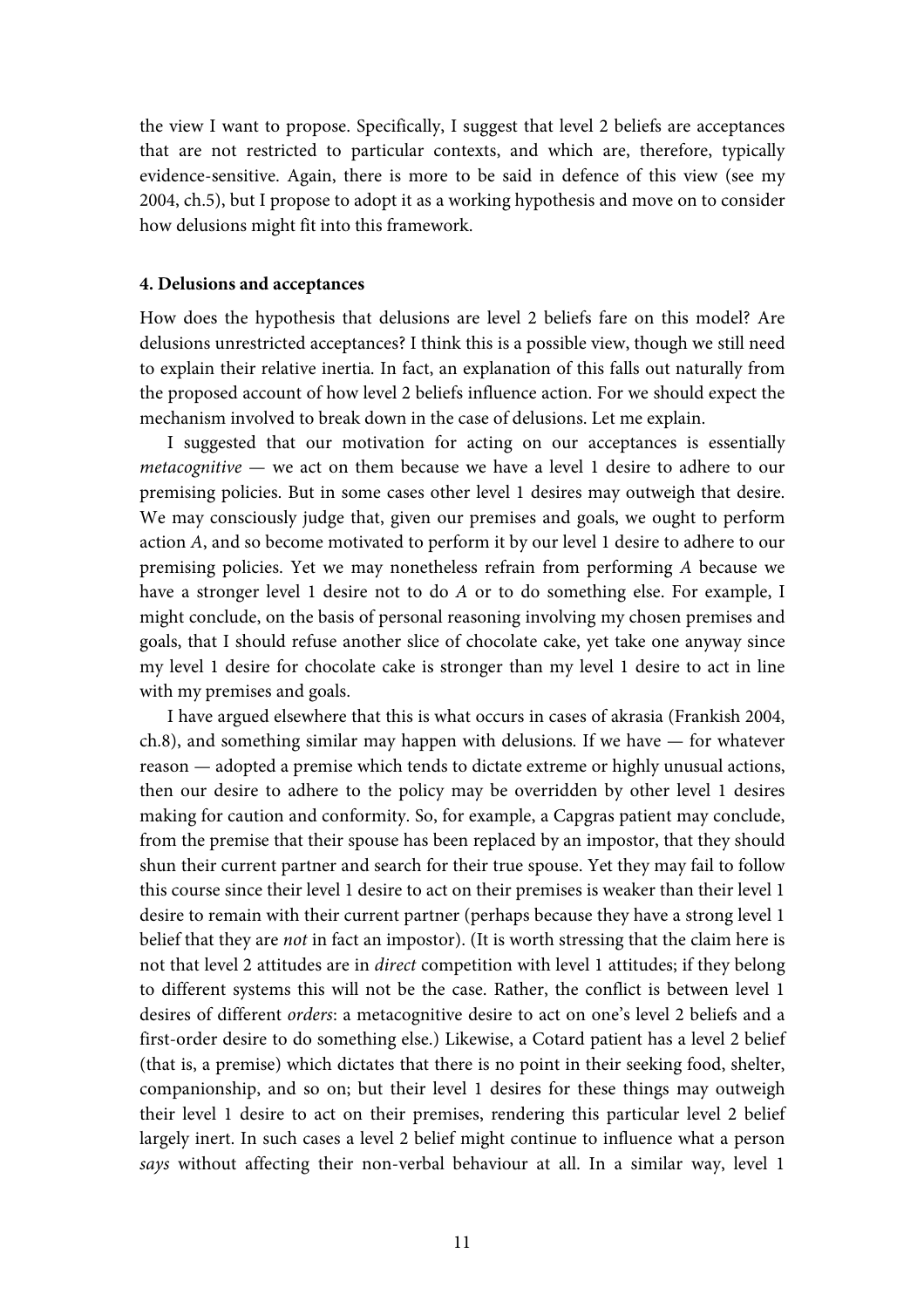desires may inhibit a person from using a premise freely in their personal reasoning, rendering it cognitively as well as behaviourally inert. This might happen, for example, because they fear the conclusions the premise may warrant, or because they are concerned that their adherence to it may be undermined by the discovery of inconsistencies with other important premises.

One option, then, is that delusions are atypical level 2 beliefs, whose atypicality is explicable in terms of their unusual content. Note that this view involves no specific commitments as to why delusional beliefs are formed and sustained, and it is compatible with most existing versions of the doxastic conception. It is, for example, neutral on the questions of whether delusions are grounded in abnormal experiences, whether they are the product of abnormal fixation processes, and whether they involve reasoning deficits. It does, however, require that these questions be recast as ones about personal activities — forming and executing premising policies — rather than subpersonal processes. In assigning a key role to metacognitive attitudes, the account also has commonalities with metacognitive accounts of delusions, such as that proposed by Currie.

This is not all, however. The proposed two-level framework also offers another option for conceptualizing delusions. This is that delusions fall into the class of acceptances that are not beliefs — non-doxastic acceptances. This would also explain our competing intuitions about them. On the one hand, non-doxastic acceptances are very like beliefs; they possess the core properties of propositional content, mind-world fit, and an action-guiding role (in certain contexts), together with all the distinctive properties of level 2 states (conscious, binary, etc.). And, like beliefs, we would  $-$  in the right context — avow them and defend them (they are our premises, to which we are committed). On the other hand, non-doxastic acceptances lack the sensitivity to evidence that is characteristic of belief (and characteristically absent in delusions), are effective only in certain restricted contexts, and may not be consistent with each other. (We can accept something for reasoning in one set of circumstances, and something quite different for reasoning in another.) All of this fits the profile of delusions very well.

We have, then, two models of delusions, one doxastic and other non-doxastic. On the former, delusions are atypical doxastic acceptances (level 2 beliefs), on the latter, they are typical non-doxastic ones. The models are broadly similar, and the differences between them concern motivation and sensitivity to evidence. Doxastic acceptances are typically formed for epistemic reasons and are sensitive to evidence, whereas non-doxastic acceptances are formed for pragmatic reasons and without reference to evidence. The distinction between the two models thus corresponds roughly to that between bottom-up and top-down models of delusions (Bayne and Pacherie 2004a). (On bottom-up models delusional beliefs are grounded in experience, whereas on top-down ones, they are the product of central, nonperceptual processes of some kind.) Indeed, non-doxastic acceptances are akin to Campbell's framework propositions, which structure reasoning but are immune from empirical scrutiny.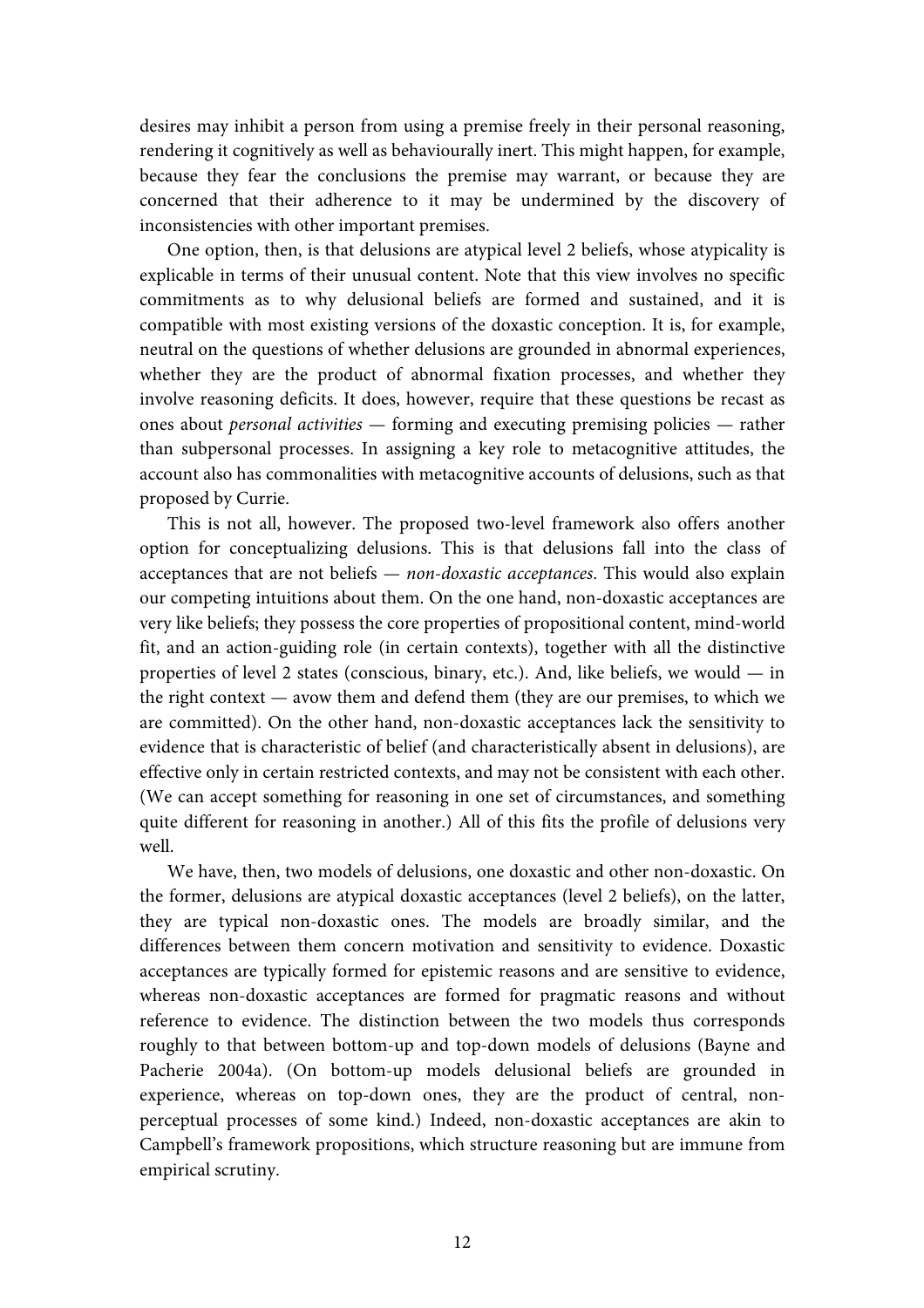Of course, we may need both models; some delusions may belong to one class and some to the other, and some may shift from one category to the other over time. Moreover, from a theoretical perspective the similarities between the models are more important than their differences; the key claim on both views is that delusions are acceptances. It is this inclusive position that I propose, and I shall conclude by looking at two important implications of it.

The first implication is that the search for the explanation of particular delusions should take a different route. If the present hypothesis is correct, then delusions are premising policies, whose adoption is motivated by level 1 desires. So the question is not simply 'Why is the patient in this mental state?', but 'Why are they doing this? What are their motives for pursuing this policy? The *immediate* explanation will lie, not in abnormal psychological or neurological processes, but in the level 1 desire that motivates the pursuit of the policy. Of course, this desire may itself be the product of abnormal processes of some kind, but to skip straight to these would be to miss an important explanatory step. (I should stress that in claiming that delusions are the product of nonconscious mental states and processes I am not endorsing a traditional psychodynamic theory. The level 1 mind is not the Freudian dynamic unconscious, but the modern cognitive unconscious; see, e.g., Hassin et al. 2005; Wilson 2002.)

The motives for forming delusional beliefs might be epistemic ones — desires to adopt true premises for use in personal reasoning. An agent might accept a delusional claim because it reflects or explains the content of their experience, as on bottom-up approaches. Equally, however, the motives might be pragmatic, and in non-doxastic cases they typically will be. The nature of these motives is a matter for empirical investigation, but as an illustration it may help to consider self-deception, which can be regarded as a type of mild, non-psychotic delusion. I have argued elsewhere that self-deception involves a form of general acceptance, borderline between doxastic and non-doxastic, which is motivated by a desire to shield oneself from disturbing truths (Frankish 2004, ch.8). The self-deceiver finds a certain view probable but highly disturbing, and has a strong level 1 desire to avoid consciously accepting its truth. This desire leads them to accept that the view is in fact false, thereby ending conscious deliberation on the matter and committing themselves to a view they find comforting. Psychotic delusions, too, may be formed and sustained in response to emotional influences of various kinds, perhaps pathological in origin. Even in cases where epistemic motives are operative, it is likely that emotional factors will have to be invoked to explain the unusual fixity of delusions, which on the proposed view will be a consequence of the strength of the supporting level 1 desires.

The second implication is that it will be possible to bring delusional patients within the interpretative fold, at least at level 1. Irrational and inconsistent level 2 attitudes can be rational manifestations of consistent level 1 attitudes. (Indeed, if we adopt a dispositionalist view of level 1, as I have proposed, then the attribution of the supporting level 1 attitudes will require an assumption of rationality at that level.) This may seem an unattractive consequence, given the notorious difficulties in understanding delusional patients. However, the sense in which delusions are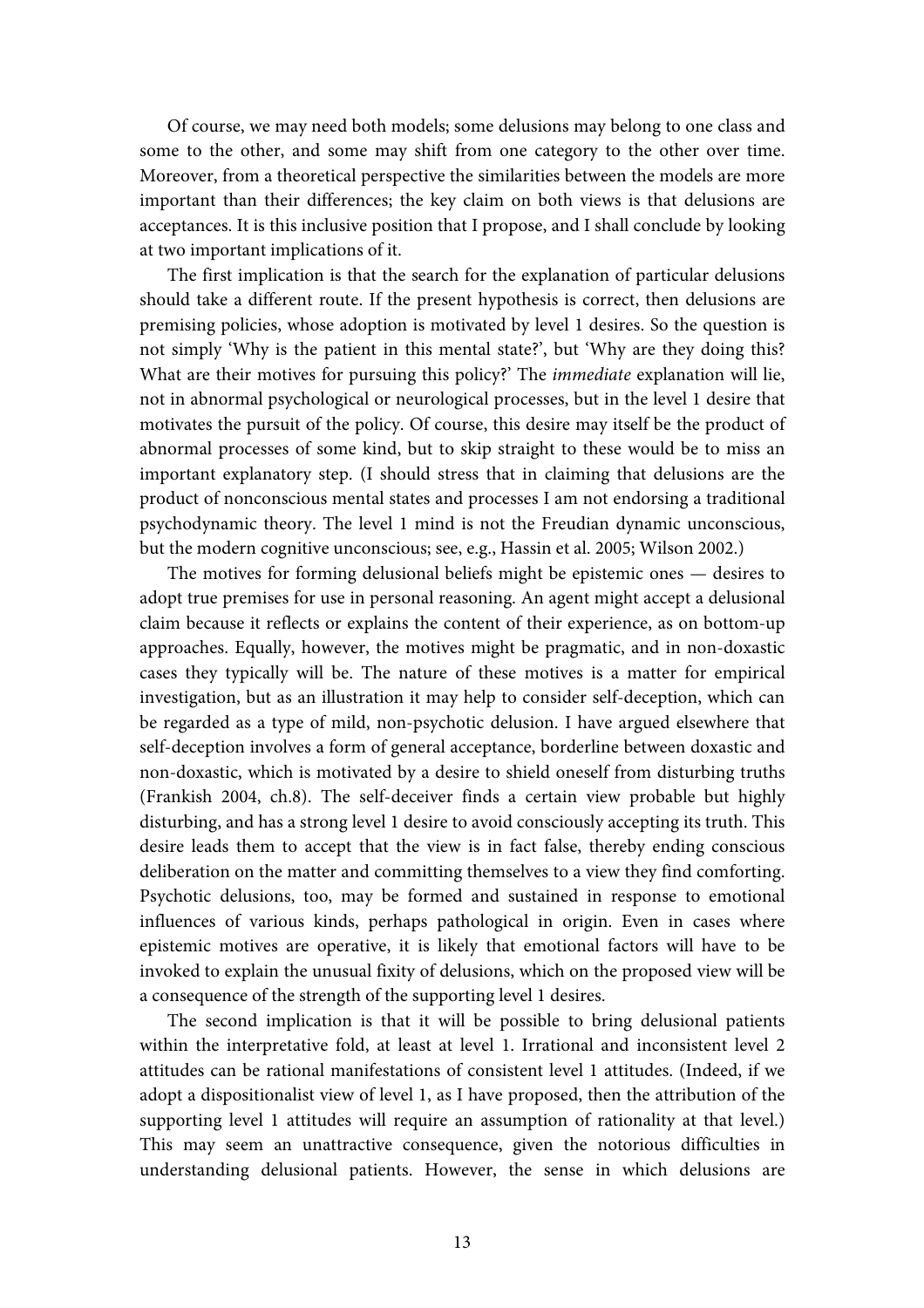understandable will not be the usual one. The claim is not that the actions of deluded patients are understandable as manifestations of their delusions qua level 2 beliefs; all the problems for that view remain. Rather, it is that they are understandable qua manifestations of the premising policies in which those states consist, and interpreting a deluded patient will involve forming and testing hypotheses as to the character of these policies. And this may be a difficult task. Much of the activity involved in executing a premising policy is covert; it consists in pursuing a certain strategy in one's conscious personal reasoning, and although such reasoning is (I would maintain) squarely intentional, it is rarely publicly observable. Interpretivist theory usually ignores such covert behaviour, but if the present view is correct it will be crucial to take it into account if we are to understand delusions (for defence of the claim that interpretivists can legitimately recognize the existence of covert behaviour, see my 2004, ch.5). Fresh approaches may therefore be needed in order to uncover the relevant evidence. For example, 'talk-aloud' and 'think-aloud' protocols might be employed, in which subjects verbalize or explain their thought processes.

# **Conclusion**

This chapter has offered a new hypothesis about the nature of delusions, which locates them within an expanded version of our commonsense mental taxonomy. I sketched a two-level view of the mind, supported by both analysis of folk psychology and experimental work on reasoning, and argued that delusions belong to the second level. I then outlined a model of level 2 belief based around the concept of acceptance developed by some philosophers of science, and proposed that delusions are acceptances — some doxastic, some non-doxastic. I argued that this view can reconcile our competing intuitions about delusions and explain their puzzling features. This does not, of course, amount to a conclusive case for the view, but I hope it establishes it as a serious hypothesis. Its fate will, of course, depend on whether it proves theoretically fruitful and clinically valuable.

## **Acknowledgements**

I thank Lisa Bortolotti, Matthew Broome, and Maria Kasmirli for their comments on an earlier draft of this chapter. Work on the chapter was supported by a research leave award from the UK's Arts and Humanities Research Council.

## **References**

- American Psychiatric Association (2000). Diagnostic and Statistical Manual of Mental Disorders, Fourth Edition, Text Revision. Washington D.C.: American Psychiatric Association Pub. Inc.
- Bayne, T. and Pacherie, E. (2004a). Bottom-up or top-down? Campbell's rationalist account of monothematic delusions. Philosophy, Psychiatry, & Psychology, 11, 1-11.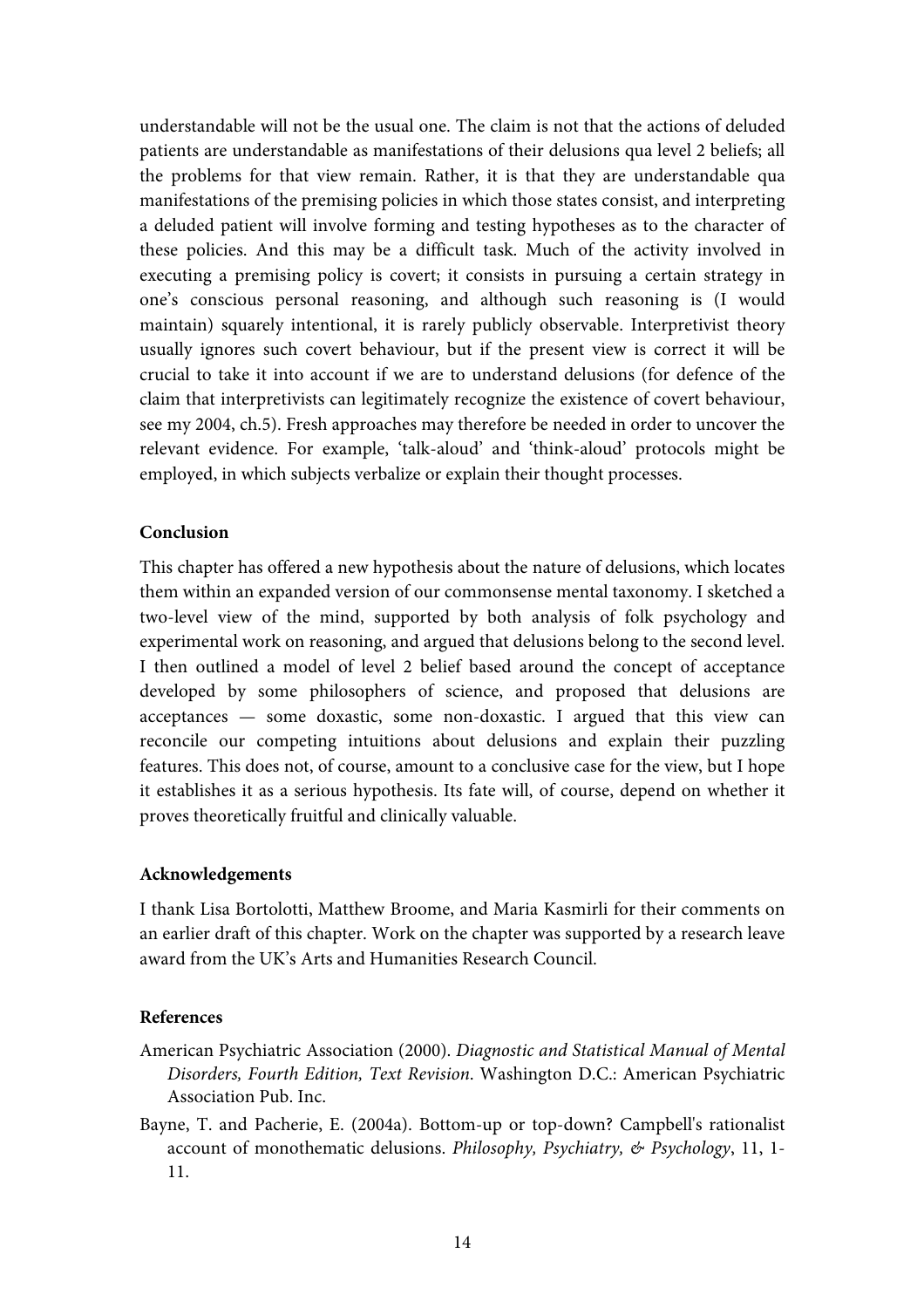- Bayne, T. and Pacherie, E. (2004b). Experience, belief, and the interpretive fold. Philosophy, Psychiatry, & Psychology, 11, 81-6.
- Bayne, T. and Pacherie, E. (2005). In defence of the doxastic conception of delusions. Mind and Language, 20, 163-88.
- Berrios, G.E. (1991). Delusions as 'wrong beliefs': A conceptual history. British Journal of Psychiatry, 159, 6-13.
- Bortolotti, L. (2005). Delusions and the background of rationality. Mind and Language, 20, 189-208.
- Bovet, P. and Parnas, J. (1993). Schizophrenic delusions: A phenomenological approach. Schizophrenia Bulletin, 19, 579-97.
- Breen, N., Caine, D., Coltheart, M., Hendy, J., and Roberts, C. (2000). Towards an understanding of delusions of misidentification: Four case studies. Mind and Language, 15, 74-110.
- Brett-Jones, J., Garety, P., and Hemsley, D. (1987). Measuring delusional experiences: A method and its application. British Journal of Clinical Psychology, 26, 257-65.
- Buchanan, A. and Wessely, S. (1998). Delusions, action, and insight, in X.F. Amador and A.S. David (eds.) Insight and Psychosis, pp. 241-68 (New York: Oxford University Press).
- Campbell, J. (2001). Rationality, meaning, and the analysis of delusion. Philosophy, Psychiatry, & Psychology, 8, 89-100.
- Carruthers, P. (2006). The Architecture of the Mind. Oxford: Oxford University Press.
- Cohen, L.J. (1992). An Essay on Belief and Acceptance. Oxford: Oxford University Press.
- Currie, G. (2000). Imagination, delusion and hallucinations. Mind and Language, 15, 168-83.
- Currie, G. and Jureidini, J. (2001). Delusion, rationality, empathy: Commentary on Martin Davies et al. Philosophy, Psychiatry, & Psychology, 8, 159-62.
- Currie, G. and Ravenscroft, I. (2002). Recreative Minds. Oxford: Oxford University Press.
- Davidson, D. (1984). Inquiries into Truth and Interpretation. Oxford: Oxford University Press.
- Davies, M., Coltheart, M., Langdon, R., and Breen, N. (2001). Monothematic delusions: Towards a two-factor account. Philosophy, Psychiatry, & Psychology, 8, 133-58.
- Dennett, D.C. (1978). Brainstorms: Philosophical Essays on Mind and Psychology. Montgomery, Vt.: Bradford Books.
- Dennett, D.C. (1987). The Intentional Stance. Cambridge, Mass.: MIT Press,.
- Dennett, D.C. (1991). Consciousness Explained. Boston: Little Brown and Co.
- Engel, P. (2000). Introduction: The varieties of belief and acceptance, in P. Engel (ed.) Believing and Accepting, pp. 1-30 (Dordrecht: Kluwer).
- Evans, J.S.B.T. (2003). In two minds: Dual-process accounts of reasoning. TRENDS in Cognitive Sciences, 7, 454-9.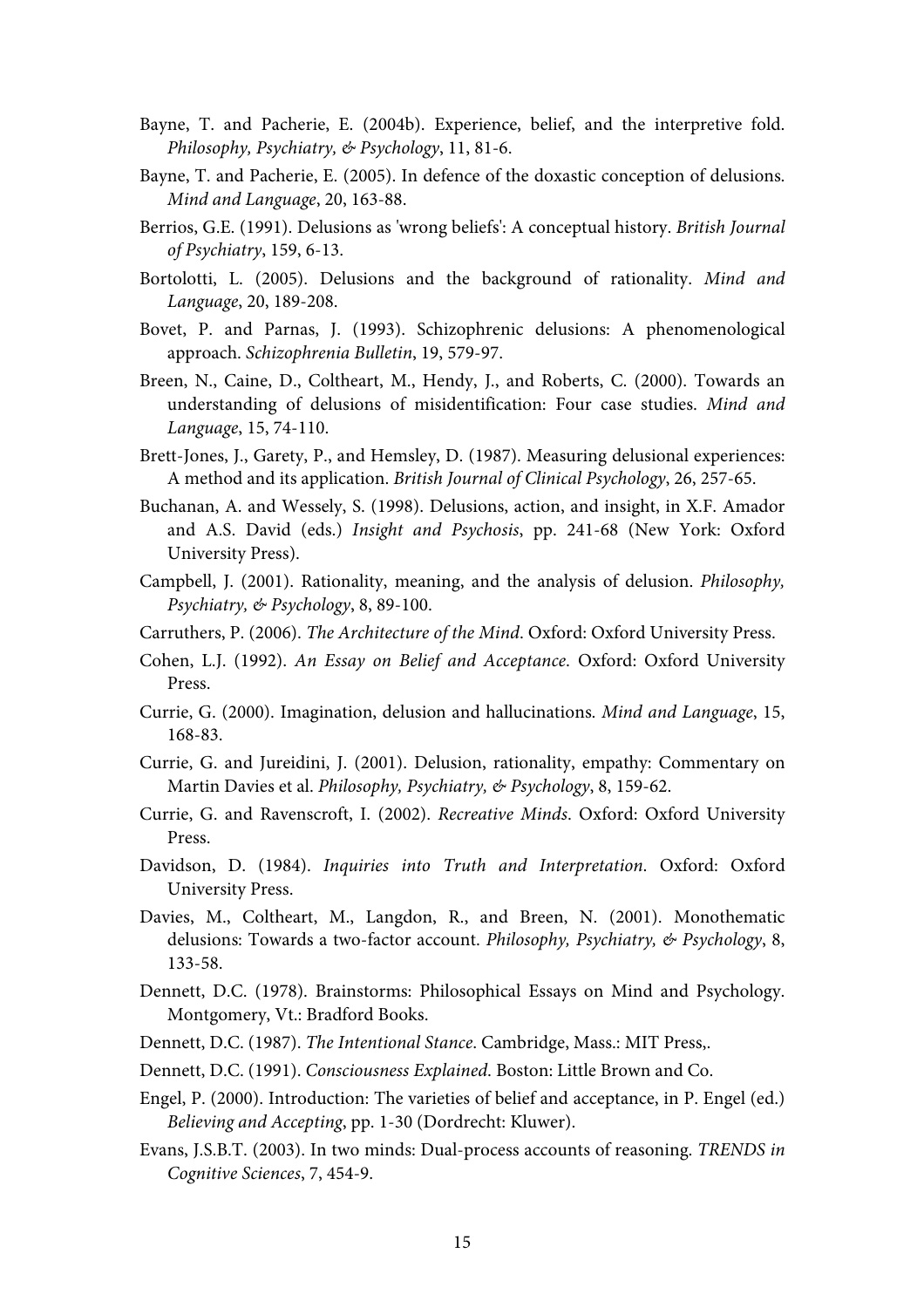- Evans, J.S.B.T. (forthcoming). How many dual process theories do we need? One, two or many?, in J.S.B.T. Evans and K. Frankish (eds.) In Two Minds: Dual Processes and Beyond (Oxford: Oxford University Press).
- Evans, J.S.B.T. and Frankish, K. (forthcoming). In Two Minds: Dual Processes and Beyond. Oxford: Oxford University Press.
- Evans, J.S.B.T. and Over, D.E. (1996). Rationality and Reasoning. Hove: Psychology Press.
- Fodor, J.A. (1987). Psychosemantics: The Problem of Meaning in the Philosophy of Mind. Cambridge, Mass.: MIT Press.
- Frankish, K. (1998). Natural language and virtual belief, in P. Carruthers and J. Boucher (eds.) Language and Thought: Interdisciplinary Themes, pp. 248-69 (Cambridge: Cambridge University Press).
- Frankish, K. (2004). Mind and Supermind. Cambridge: Cambridge University Press.
- Frankish, K. (2007). Deciding to believe again. Mind, 116, 523-47.
- Frankish, K. (forthcoming(a)). Partial belief and flat-out belief, in F. Huber and C. Schmidt-Petri (eds.) Degrees of Belief: An Anthology (Dordrecht: Springer).
- Frankish, K. (forthcoming(b)). Systems and levels: Dual-system theories and the personal-subpersonal distinction, in J.S.B.T. Evans and K. Frankish (eds.) In Two Minds: Dual Processes and Beyond (Oxford: Oxford University Press).
- Gazzaniga, M.S. (1998). The Mind's Past. Berkeley: University of California Press.
- Hamilton, A. (2007). Against the belief model of delusion, in M.C. Chung, K.W.M. Fulford, and G. Graham (eds.) Reconceiving Schizophrenia, pp. 217-34 (Oxford: Oxford University Press).
- Hassin, R.R., Uleman, J.S., and Bargh, J.A. (2005). The New Unconscious. New York: Oxford University Press.
- James, W. (1890). The Principles of Psychology. New York: Henry Holt and Co.
- Jaspers, K. (1913/1997). General Psychopathology: Volume 1 (J. Hoenig and M.W. Hamilton, Trans.). Baltimore: Johns Hopkins University Press.
- Kahneman, D. and Frederick, S. (2002). Representativeness revisited: Attribute substitution in intuitive judgement, in T. Gilovich, D. Griffin, and D. Kahneman (eds.) Heuristics and Biases: The Psychology of Intuitive Judgment, pp. 49-81 (Cambridge: Cambridge University Press).
- Lewis, D. (1972). Psychophysical and theoretical identifications. Australasian Journal of Philosophy, 50, 249-58.
- Maher, B.A. (1999). Anomalous experience in everyday life: Its significance for psychopathology. The Monist, 82, 547-70.
- Oaksford, M. and Chater, N. (2007). Bayesian Rationality: The Probabilistic Approach to Human Reasoning. Oxford: Oxford University Press.
- Ramsey, W., Stich, S.P., and Garon, J. (1990). Connectionism, eliminativism and the future of folk psychology, in J.E. Tomberlin (ed.) Philosophical Perspectives, 4: Action Theory and Philosophy of Mind, pp. 499-533 (Atascadero, CA.: Ridgeview Publishing Company).